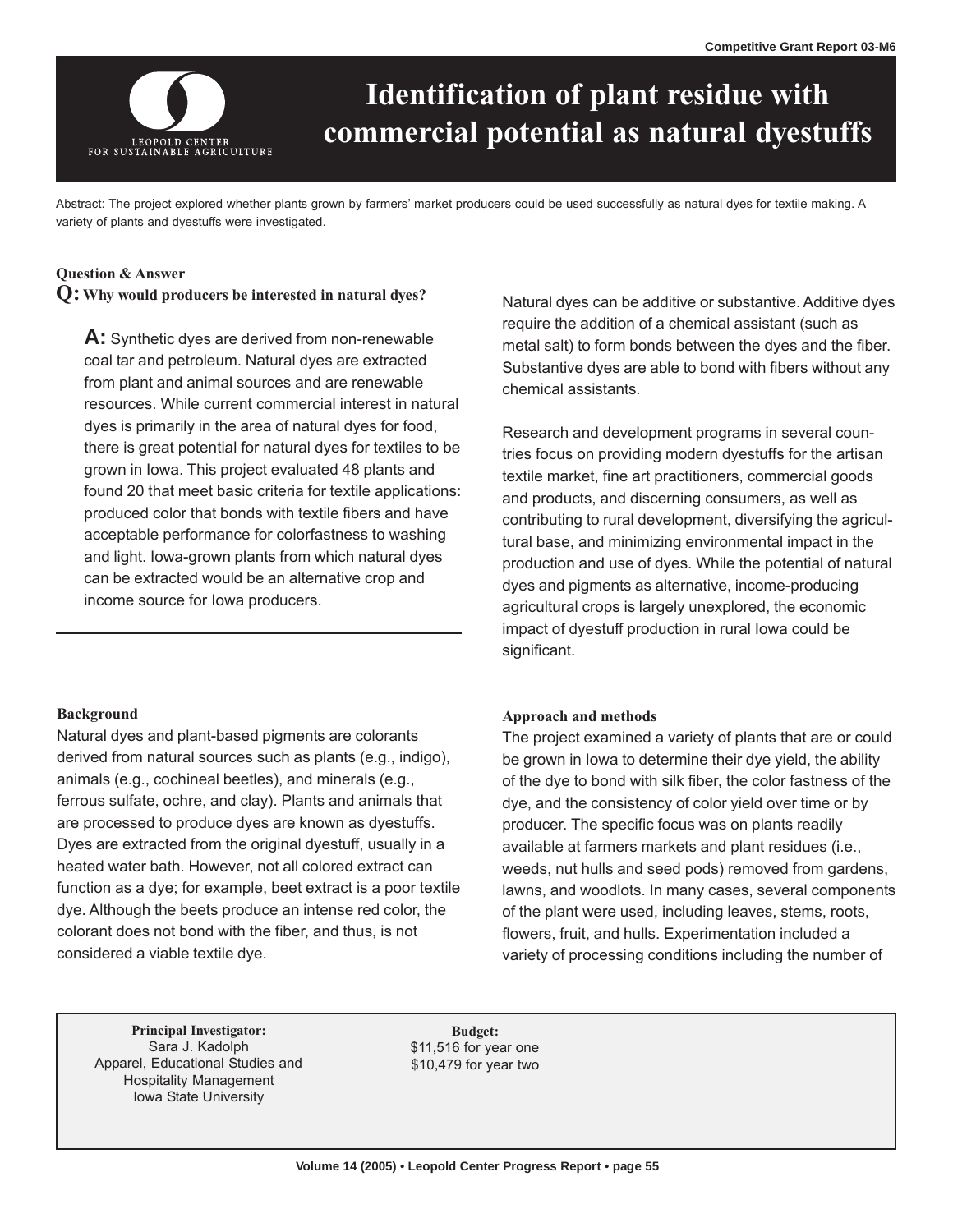extractions, fermentation of the dyestuff at different pHs, quantify the loss between washed and unwashed dyed extraction with metal salt, and canning (using heat and fabrics. pressure to halt biological degradation of plant materials so that extraction of the dye can occur at a later time) of Bleeding (color transfer to other materials via the wash the extract. water) was evaluated using multi-fiber test fabric, which

with aluminum potassium sulfate (alum) as the mordant fabric. Five-point rating scales for color change and for (a chemical salt used to form a bond between the dye staining are used where five corresponds to no color available plant materials that were grown in Iowa. than that will meet with customer dissatisfaction. Dyestuffs were gathered from neighbors, gardeners, and restaurants to provide sufficient plant materials for use More than 20 plants produced noticeable color and had

resistance to fading upon exposure to daylight and hand grapes, henbit, horehound, horseweed, Jacob's ladder, and machine washing using the test methods standard- lambs quarter, mint, mums, onions, pears, pear bark,

For many of the 48 plant species evaluated, more than als. For a few plants, the original source was no longer one component was examined. For example, with the available. apple tree, the bark, wood, and spring twigs/suckers tinge were not evaluated for color fastness since they good. In almost all cases the color was within the same and covered portions.) problem for the synthetic dye industry as well.

In addition, specimens were tested for color fastness to **Conclusions** washing by using a stainless steel container with de-<br>Natural dyes are able to produce strong, clear color that is washing conditions. Specimens were washed under two are potentially able to produce marketable natural dyes. Stainless steel balls were added to the cool machine source one to source two was not acceptable, further washing. Fading was evaluated using a gray scale to

includes stripes of six common apparel fibers. Dyes that The project investigator used traditional immersion dying bleed are likely to stain at least one of the fibers in the test and the fiber) and a triple extraction process to increase problems and one corresponds to severe color change or dye yield. To identify potential dyestuffs, the investigator bleeding. Minimal performance expectations in the textile visited three farmers markets to determine the variety of industry for color fastness to light and washing are 3.0; less

as dyestuffs. Forty-eight plant species were tested. good fastness performance indicating potential marketability as dyestuffs. Among them were apple bark, apple wood, For those dyestuffs that provided sufficient color, the apple twigs, asparagus, blue grass seeds, bracken, chamoinvestigator further evaluated the dyes for fastness or mile, carrots, elderberries, elm bark, geraniums, goldenrod, ized for the textile industry. tomatoes, walnuts, watermelon, wild marjoram, and white heath aster. In year two the testing of these plants was **Results and discussion** repeated to assess color consistency in additional materi-

were considered as separate components. The 16 As indicated by the color descriptions in the table (shown on dyestuffs and components that produced only a faint the facing page), color consistency for a dyestuff was not offered only minimal value as dyes. Some other plants color family but there was a perceivable difference between produced noticeable color, but when evaluated for color samples from years one and two or sources one and two. fastness to light and washing did not meet minimal This means that a dyer would not be able to dye fabric and consumer standards. (Fading is evaluated by using a be assured of the ability to meet textile industry standards gray scale to quantify color loss between the exposed for a color match. However, this color matching remains a

ionized water and detergent similar to normal home fast to consumer use. Of the 48 dyestuffs studied, 25 plants conditions; one similar to hand washing and the other These dyes produce good color and met minimal perforsimilar to cool machine washing with gentle agitation. The mance standards for color fastness to light and washing. (These are common care procedures for silk apparel.) While color consistency from year one to year two or from washing to simulate abrasion that occurs in normal research could address this problem. Possible sources of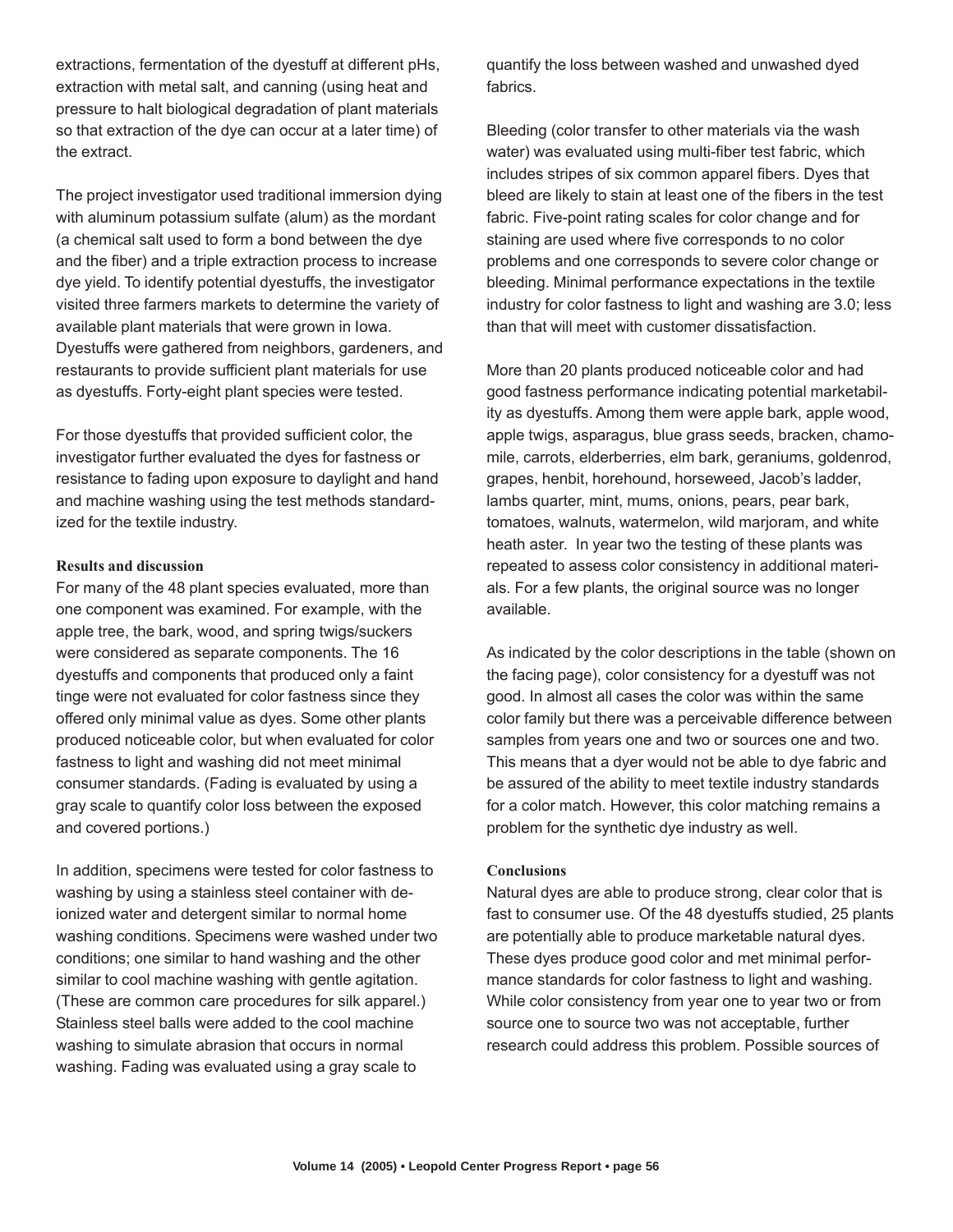| DYE STUFF                                                                                                                                           | <b>Procedure/Extract</b>        | Color                            |                   |                                                                                                          | <b>STAININ</b>              |             | Wash 2A                                   |
|-----------------------------------------------------------------------------------------------------------------------------------------------------|---------------------------------|----------------------------------|-------------------|----------------------------------------------------------------------------------------------------------|-----------------------------|-------------|-------------------------------------------|
| apple: bark                                                                                                                                         |                                 | taupe                            |                   | Light NO wash IA* NOTES<br>5<br>intensific                                                               | intensified, browne         | ഥ           |                                           |
| apple: bark                                                                                                                                         | acetic acid soak                | lan                              | 4                 |                                                                                                          | intensified, browne         |             | ર<br>બે 4<br>4                            |
| apple: wood                                                                                                                                         |                                 | dark champagne - 4th dip         |                   | $\sim$ $\sim$                                                                                            |                             | <b>5555</b> | 4                                         |
| apple: twigs (spring suckers)                                                                                                                       |                                 | light tan                        | <b>555</b>        | က                                                                                                        |                             |             | LO                                        |
| asparagus: mature plant (Asparagus L.)                                                                                                              |                                 | greenish tints                   |                   |                                                                                                          |                             |             | 2.3                                       |
| asparagus: seed pods                                                                                                                                |                                 |                                  |                   | champagne                                                                                                |                             |             |                                           |
| basil (Ocimum L.)                                                                                                                                   |                                 | grey-brown tints                 | $2.\overline{3}$  | က                                                                                                        |                             | <u>၊ </u>   | 4                                         |
| beans, green                                                                                                                                        |                                 |                                  |                   | "champagne"                                                                                              |                             |             |                                           |
| beans, yellow                                                                                                                                       |                                 |                                  |                   | "champagne"                                                                                              |                             |             |                                           |
| beets (Beta procumbens L.)                                                                                                                          | alum pre-mordant                | brown red tints                  |                   | 2.3                                                                                                      |                             |             | 23<br>21                                  |
| beets                                                                                                                                               |                                 | 1 dip:pink, 2 dips: adds yellow4 |                   |                                                                                                          |                             | <u>၊ </u>   |                                           |
| beets: ferment                                                                                                                                      | ferment                         |                                  |                   | champagne                                                                                                |                             |             |                                           |
| beet: skins                                                                                                                                         |                                 | ight pink tones                  |                   | $\leftarrow$                                                                                             |                             |             |                                           |
| beet: tops                                                                                                                                          |                                 | champagne                        |                   |                                                                                                          |                             |             | $\frac{2}{3}$ $\frac{3}{3}$ $\frac{3}{3}$ |
| beets                                                                                                                                               | cotton<br>2% tannic acid        | pink                             |                   |                                                                                                          |                             |             |                                           |
| blue berries                                                                                                                                        | extract <sub>2</sub>            | dusty purple                     | $\mathbf{\Omega}$ | 3<br>2<br>2<br>2<br>2<br>2<br>2<br>2<br>2<br>2<br>2<br>2<br>2<br>2<br>2<br>2<br>2<br>2<br>2<br><br>2<br> | lost purple tones           | <b>5555</b> | $\infty$                                  |
| blue grass: seed heads (Poa L.)                                                                                                                     |                                 | khaki                            | LO                | $2.\overline{3}$                                                                                         | darkened, intensifi         | မာ က        | 3.4                                       |
| bracken (Pteridium aquilinum (L.))                                                                                                                  |                                 | orange brown                     | ပ                 | $\frac{1}{2}$                                                                                            | more purple tones           |             | က                                         |
| cabbage iron .63g, cochineal 2.5g, alum 2.5g 28% acetic acid                                                                                        |                                 | dusty purple                     |                   |                                                                                                          |                             |             |                                           |
|                                                                                                                                                     |                                 |                                  |                   |                                                                                                          | $\frac{2}{1}$ $\frac{5}{1}$ |             |                                           |
| cabbage: alum (1.96g) & ammonium hydroxide (3ml)                                                                                                    |                                 | deep tan                         |                   |                                                                                                          |                             |             |                                           |
| camomile (Anthemis L.)                                                                                                                              |                                 | vellow                           | ო<br>ო<br>ო       |                                                                                                          |                             |             |                                           |
| carrot: peels (Daucus carota L. ssp.                                                                                                                |                                 | ight orange                      |                   | 2332                                                                                                     |                             | <b>5555</b> | $\omega\frac{4}{\mathcal{V}}\omega$ 4     |
| carrot: tops sativus (Hoffm.) Arcang.)                                                                                                              |                                 | light green                      | $4.5$<br>2        |                                                                                                          |                             |             |                                           |
| catmint (Nepeta mussinii Henckel)                                                                                                                   | before dyeing<br>extract canned | khaki                            |                   |                                                                                                          |                             |             |                                           |
| catmint                                                                                                                                             |                                 |                                  |                   | taupe                                                                                                    |                             |             |                                           |
| cedar (Thuja L.)                                                                                                                                    | extract 1                       | dark peach                       |                   |                                                                                                          |                             |             | S                                         |
| cedar                                                                                                                                               | extract 2                       | peach                            | ოო<br>ოო          | _<br>-<br>-<br>ด่ ด ด ด                                                                                  |                             |             | 5-Feb                                     |
| chives (Allium schoenoprasum L.)                                                                                                                    |                                 | reddish tints                    |                   |                                                                                                          |                             |             | 4.5                                       |
| cilantro (Coriandrum sativum)                                                                                                                       |                                 | lg1                              | ີ 3<br>ດ່ ທ       |                                                                                                          |                             | ro ro ro    | $\infty$                                  |
|                                                                                                                                                     |                                 | champagne                        |                   | က                                                                                                        |                             |             | 4.5                                       |
| deadly nightshade: berry ( <i>solanum interius Rydb.</i> )<br>deadly nightshade: berry ( <i>solanum interius Rydb.</i> )<br>deadly nightshade: ~*~~ |                                 |                                  |                   | champagne                                                                                                |                             |             |                                           |
| deadly nightshade: stem, leaf, root                                                                                                                 |                                 |                                  |                   | faint green tint                                                                                         |                             |             |                                           |
| elderberry (Sambucus L.)                                                                                                                            | extract 1                       | purple brown                     |                   |                                                                                                          |                             |             |                                           |
|                                                                                                                                                     | extract <sub>2</sub>            | purple brown, lighter            | လ က က             | $\sim$ $\sim$                                                                                            |                             | <b>5555</b> | $\frac{5}{4}$ ω 4                         |
|                                                                                                                                                     | extract 3                       | purple brown. Lighter            |                   | 1.2                                                                                                      | lost all purple             |             |                                           |
| elm: wood (Ulmus L.)                                                                                                                                |                                 |                                  |                   | champagne                                                                                                |                             |             |                                           |
| elm: bark                                                                                                                                           |                                 | faint orange/red tints           | 4                 | S                                                                                                        |                             |             |                                           |
| elm: leaf                                                                                                                                           |                                 | terra cotta                      | 3.4               |                                                                                                          | red tones                   | <b>5555</b> | પ્ર પ્ર<br>વ <i>વ</i>                     |
| elm: leaf, ferment                                                                                                                                  | ferment                         | terra cotta                      |                   |                                                                                                          | red tones                   |             |                                           |
| geranium: flowers (Geranium L.)                                                                                                                     |                                 | red with cold bath?              | $4 \frac{1}{4}$   |                                                                                                          |                             |             |                                           |
|                                                                                                                                                     |                                 |                                  |                   |                                                                                                          |                             |             |                                           |